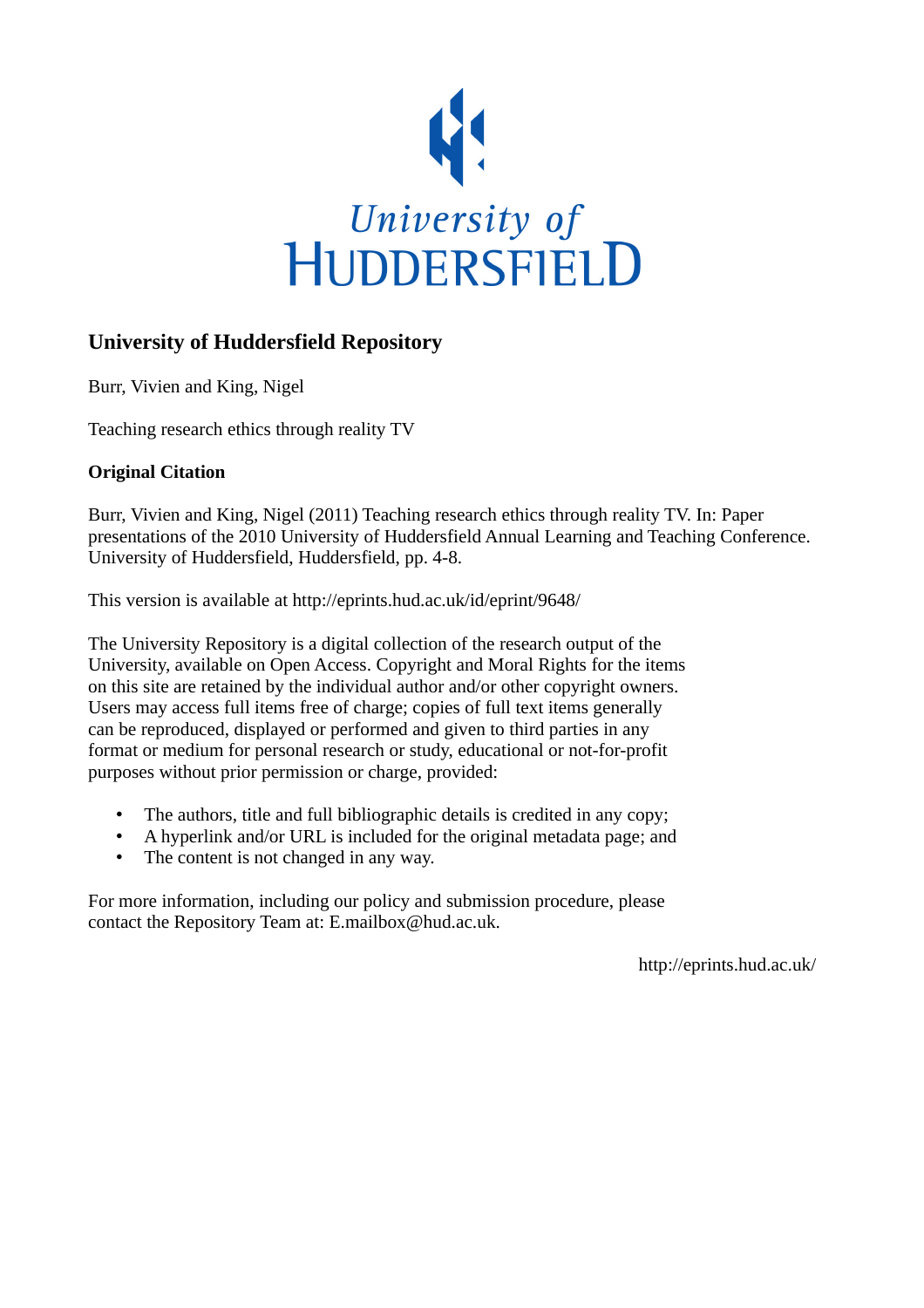# **Teaching research ethics through reality TV**

Dr Viv Burr and Prof Nigel King Centre for Applied Psychological Research v.burr@hud.ac.uk and n.king@hud.ac.uk

#### **Abstract:**

Given the success and popularity of reality TV, particularly with young audiences, we felt there was an opportunity to use this material in teaching. There is a growing literature demonstrating that material from popular TV can be an effective component of undergraduate teaching, including psychology. The idea was to show students a brief extract from a reality TV programme, to ask them to discuss the ethical issues they think it raises, and then to give them opportunities to apply their thinking to psychological research. The students evaluated these sessions very positively. The students commented that they found this a very engaging way of learning about research ethics, and we have since used this material in teaching research ethics to our psychology undergraduates as part of their Research Methods course. The findings from both our qualitative and quantitative analyses give support to the view that students can indeed benefit from using TV material. We intend to continue using this material in our teaching and to monitor its success.

**Keywords:** research ethics, psychology, reality TV.

### **Introduction**

So-called 'Reality Television' has become staple viewing today, with shows such as 'Strictly Come Dancing', 'I'm a celebrity, get me out of here', and 'Big Brother' enjoying numerous seasons. Many of these shows involve subjecting people to unpleasant experiences which must be endured if they are to stand a chance of winning a coveted prize, and the premise of some shows is simply a social experiment- to see what people will do if placed in unusual or challenging situations. It seemed somewhat paradoxical to us that, as social scientists, it would be highly unlikely that we would be able to gain ethical approval for similar experiments; there were a number of ethical issues raised by such shows that would not, quite rightly, satisfy a research ethics panel, such as informed consent, right to withdraw, and harm

Given the success and popularity of reality TV, particularly with young audiences, we felt there was an opportunity to use this material in teaching. There is a growing literature demonstrating that material from popular TV can be an effective component of undergraduate teaching, including psychology. For instance, Poonati and Amadio (2010) used examples from TV programmes to help students understand operant conditioning, while Eaton and Uskul (2004) used clips from The Simpsons to teach social psychology. The study we are reporting on today is a pilot study which was funded by the HEA Psychology Network.

The idea was to show students a brief extract from a reality TV programme, to ask them to discuss the ethical issues they think it raises, and then to give them opportunities to apply their thinking to psychological research.

#### **Research materials**

We chose Big Brother (Channel 4) for our source material, partly because of its likely familiarity to students and partly because we felt it regularly pushes the boundaries of ethical acceptability. We chose an episode from season 9 broadcast in 2008, which involved a challenge for the housemates modeled directly on a test of attention and manual steadiness familiar from funfairs, which involves passing a metal wand over a convoluted wire from start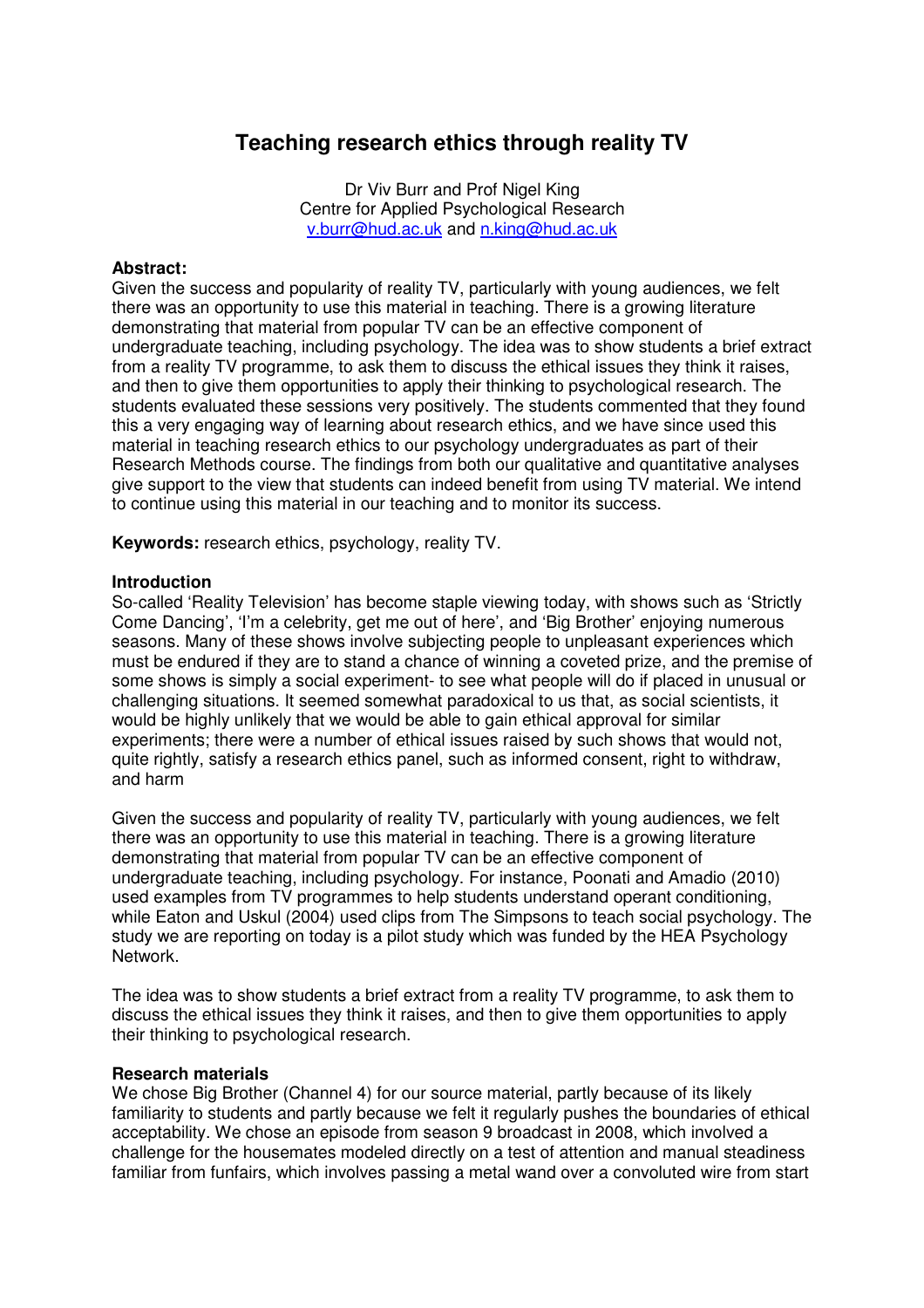to end in a set time. Touching the wire sets off a buzzer, requiring the player to start again (show picture).

The Big Brother challenge involved similar apparatus but on a much larger scale and with important variations. Two of the housemates were given the task of jointly passing the wand over the coil - much harder than for one person alone. The 'feedback' was not just a buzzer but an electric shock, and this was not delivered to those doing the task but to the rest of the housemates. At stake was the housemates' food budget for the coming week- if they failed the task the whole house would have to live on a budget of £1 per person per day.

### **Method**

Fifteen second year students were recruited to the study, which comprised two sessions, one week apart. Twelve students returned to take part in the second session.

#### Session 1

In the first session, the students were shown a 15 minute extract from the 'Big Brother' episode. They were then split into small groups and asked to discuss the ethical issues that they felt had been raised by the programme. The group discussions were facilitated by members of staff and audio recorded. The students were also given some guidance as to the key ethical issues they should discuss (for example informed consent, risk of harm and confidentiality).

### Session 2

In session 2, the students were again split into small groups and each group was given a research brief; they were asked to consider possible research designs to answer the brief and to discuss the ethical issues that these raised. The briefs were designed to raise similar ethical concerns to the Big Brother extract. For example, in one of the briefs a school wants to commission a piece of research to examine the potential improvement to problem pupils' behaviour that might be gained by punishing the whole class when one person misbehaves.

These discussions were also facilitated by a member of staff and audio recorded.

At the end of the study, the students were invited to give verbal and written feedback on their experience of taking part.

#### **Analysis**

In order to evaluate the extent to which the students had been able to transfer their thinking about BB to the realm of research ethics, we did two things:

Firstly, we analysed the group discussions to see if we could identify occasions where the students showed awareness of ethical issues and drew on the TV clip when discussing possible research designs.

Secondly, students were each asked to submit a research proposal in response to the research brief their group had discussed, focusing on ethical concerns. These proposals were designed to be similar to those submitted by our yr 3 students in preparation for their final year project. To gain some measure of whether the volunteer students had written better proposals than students who had not taken part in the research, their proposals were compared with a control group of 12 randomly-selected proposals written by previous Yr 3 students. The proposals were double blind marked by two people unconnected with the research, according to 4 criteria:

• The **range** of appropriate ethical issues addressed on the proposal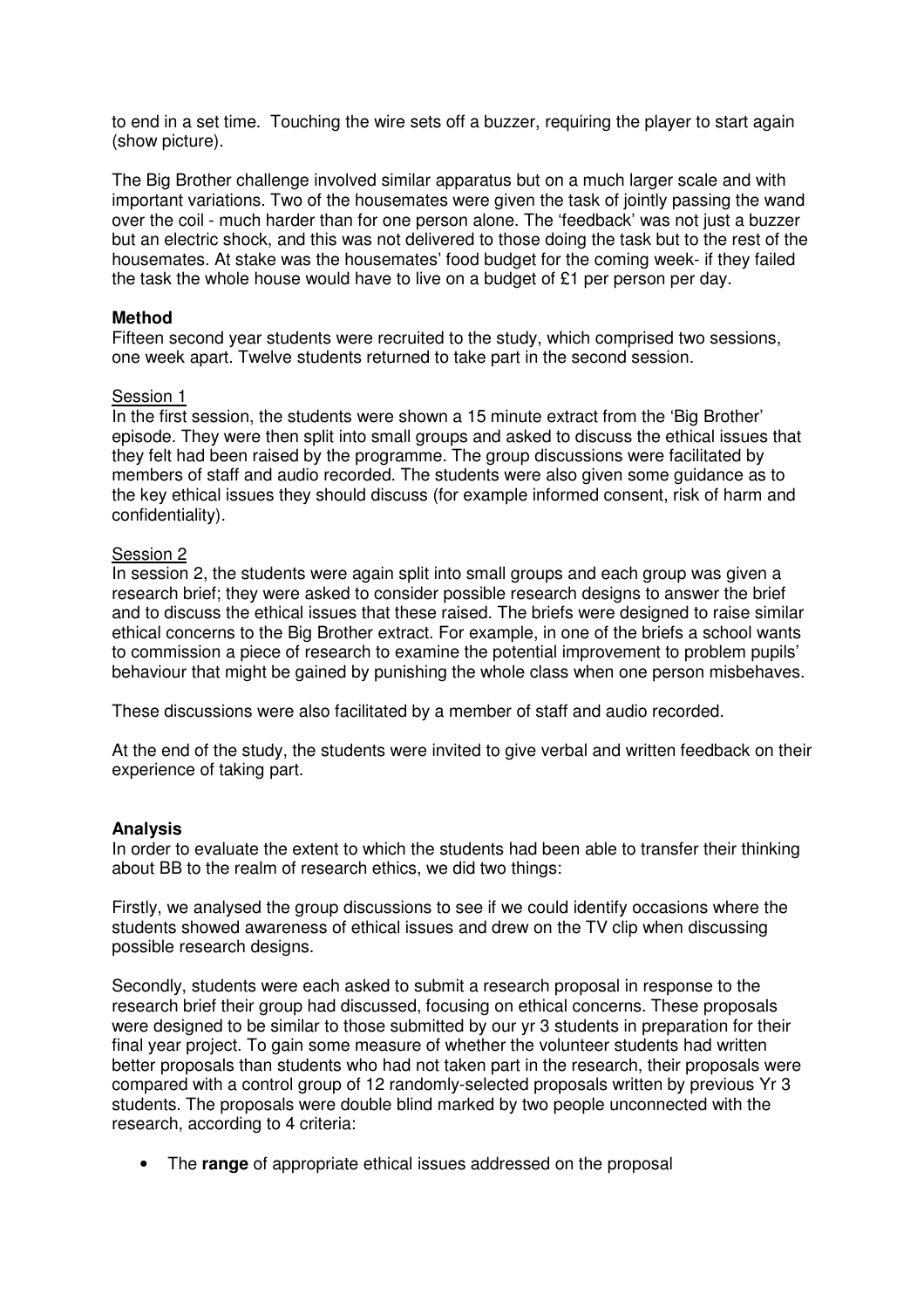- The **depth** of analysis and discussion of the ethical issues addressed.
- The **application** of appropriate ethical issues to the specific requirements of the study
- The **clarity** and structure of the proposal.

Students were given a mark out of 5 against each of the criteria.

# **Findings**

Research brief discussions

1. References to BB

During the discussions of the research briefs, the students showed that they were drawing on their experience of watching and discussing the Big Brother clip in their thinking about the research ethics issues. For example, this is a quote from a group discussing a research brief about the timing of a stressful alarm in a Fireworks Factory:

B1: I think you have to factor in the distress…if it's unexpected people are going to jump, but I think we need to be realistic as well and this is a fire alarm for ten seconds, it's not

electric shocks that we saw last week [in BB extract]

Here, the student is directly comparing the likely level of stress to the factory workers with that observed in the BB task. In response to a different brief, this time about pay incentives for apple pickers, students in another group similarly make a direct comparison, drawing on their previous experience:

A5: It's not like it's a competition, is it? It's just as many apples as you can pick, that's what you get paid for.

B4: In Big Brother, if one person went out, everyone else failed so it was more…

Lecturer: So you think that makes the right to withdraw less of an issue here than it was for the programme?

A5: I don't think that many people would withdraw…[if] people saw each other's results anyway then people probably wouldn't be bothered and it's everyone for themselves really.

The third group discussed the school punishment brief, and although they did not make explicit reference to the Big Brother clip, they picked up an issue that had been very visible in the clip- that making people bear the consequences of other's behaviour can lead to conflict. The first student also raises the issue of the researcher's responsibility:

C3: …but once they're in the lab. You're responsible for them so if some of the kids don't like the fact that they're all being punished for one person…they might just get violent… Lecturer: In the lab?

C3: In the lab.

C1: Because it's more contained?

C3: Because – well, firstly yes…

#### 2. Key Learning Moments: Sophisticated ethical reasoning

The group discussions also showed instances where the students seemed to show a sophisticated understanding of the ethical issues. In this quote, the student is talking about the number of complaints that were received from viewers when Shilpa Shetty was the victim of allegedly racist comments from Jade Goodey. The student compares this with the electric shock test, showing that they have made an ethical connection and comparison between two distinct BB issues:

A2: The thing is, how many people in that *fi.e. Shilpa Shetty racism row]* were jumping on the bandwagon? I wonder how many people complained about the electric shocks? What's really the difference? It's still someone being harmed.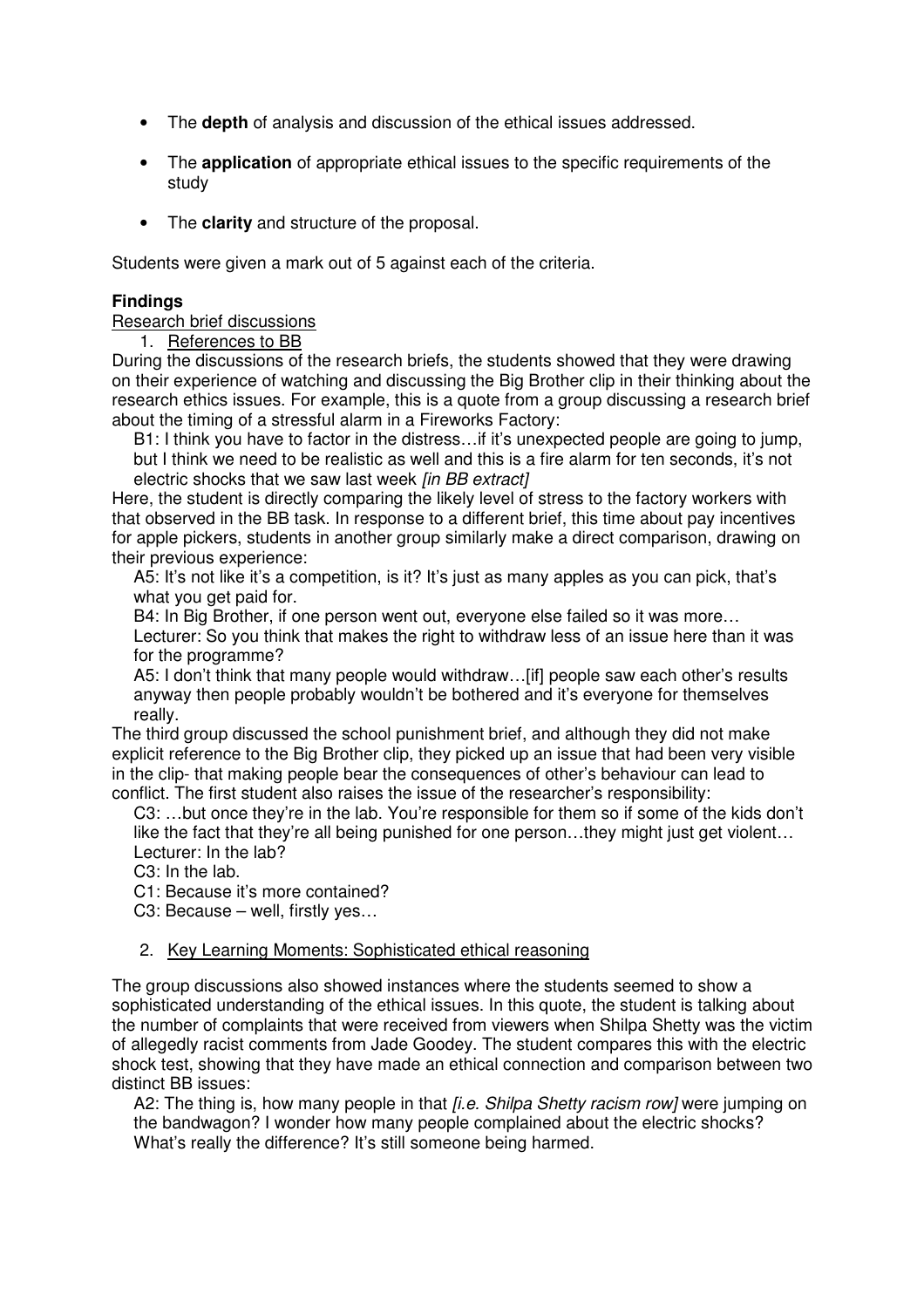In the next quote, the student shows they are thinking about the possible psychological impact of the abuse created by the housemates' task in the context of the longer term dynamics of the group:

 B1: I think psychological impacts comes…after when people start to withdraw and you get this whole kind of shouty thing where "you're just a baby, so you say you're a strong woman, but you're just a baby!" and that is going to live with that woman for the rest of her time in that house, and perhaps after.

Discussing the effect of the incentives to take part in BB, another student shows an understanding of the potentially far-reaching effects of incentives:

C2: They want to win that *[prize money etc]* so they're changing all their own values and what they believe in just to win. Some of them didn't seem to care about the well-being of others, they just cared about themselves. It's like the incentives have changed who they are as a person.

### Research proposal marks

Mean scores for the two groups of students are as follows, with probability values from one tailed t-tests:

| <b>Criterion</b> | Research group<br>$n=12$ | <b>Control group</b><br>$n=12$ | 1 tail t-test |
|------------------|--------------------------|--------------------------------|---------------|
| Range            | 3.75                     | 3.66                           | $p = 42$      |
| Depth            | 3.00                     | 2.08                           | $p = 0.04$    |
| Applicability    | 3.08                     | 2.75                           | $p = 21$      |
| Clarity          | 4.00                     | 3.25                           | $p = 0.06$    |
| Overall          | 13.83                    | 11.70                          | $p = 0.07$    |

Table 1: comparison of mean ratings for ethics proposals

Mean scores for the research group were higher than for the control group for all criteria. In the case of "depth" this was significant  $(p=.04)$  and it was close to significance for "clarity"  $(p=06)$  and for the "overall" score adding the four criteria together  $(p=07)$ .

# The student experience

Students rated their experience on three 5-point scales and also supplied further comments. The feedback was very positive:

1. How interesting did you find the sessions? Mean response **4.75** 

2. How useful did you find them in enabling you to learn about research ethics? Mean response **4.7** 

3. How appropriate do you feel it is for students to learn about research ethics through these teaching methods? Mean response **4.8** 

Comments included:

"Although I have been taught about ethics many times before I thought the sessions had a new and more interesting way of teaching ethics."

"Taking part in the research study was incredibly enlightening because it sort of re-assured me that there was a way for learning to be fun and interesting since it involved things that I find interesting on a normal day ie watching reality shows. It is actually mind boggling when you have to think about the number of ethical issues that are raised in a single episode of a reality show. "

"[the sessions] helped me to understand ethics in a more applied manner, making me think of the ethical issues in a wider context rather than how they are taught in a research methods lecture."

# **Conclusions**